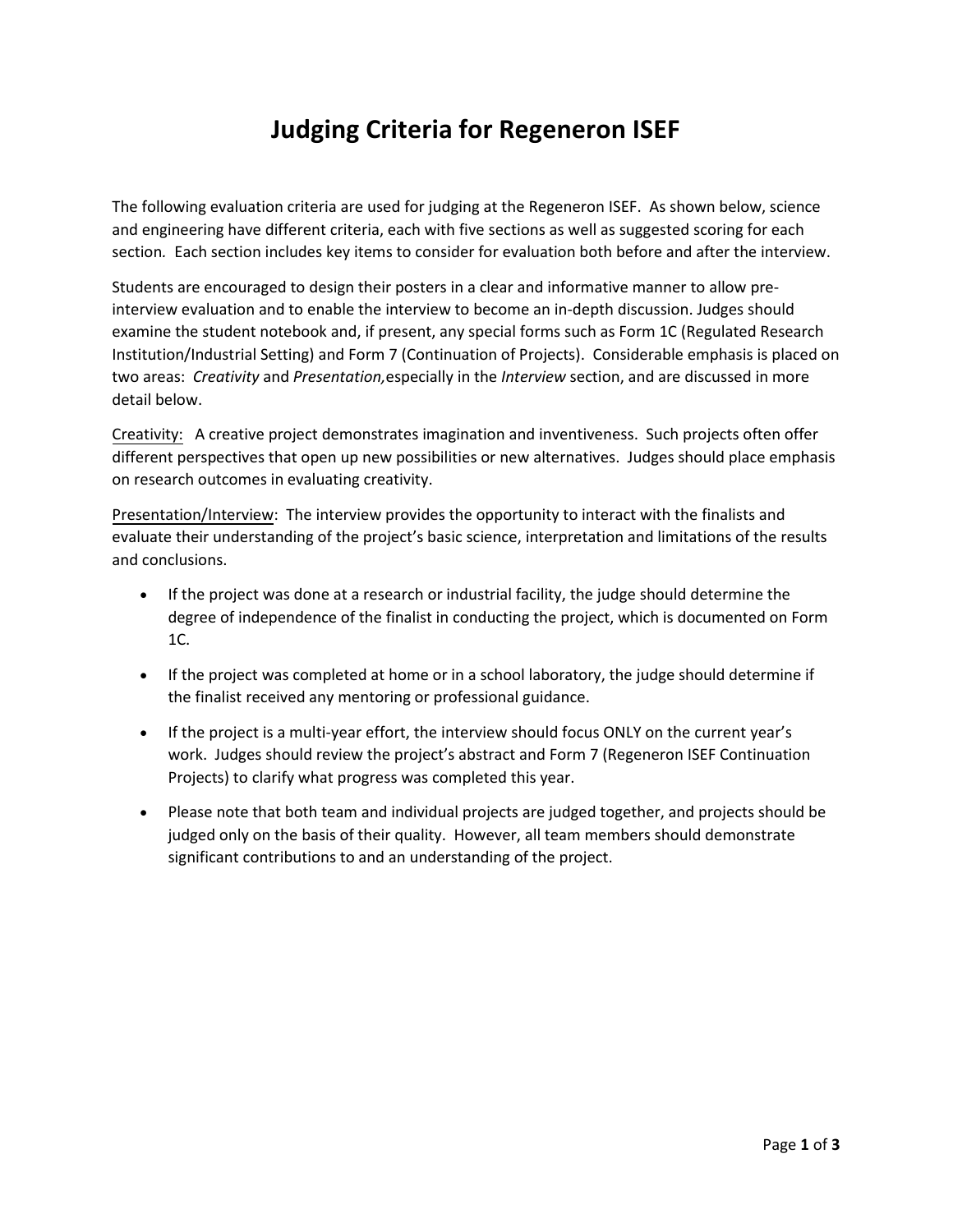## **Judging Criteria for Science Projects**

## **I. Research Question (10 pts)**

- \_\_\_ clear and focused purpose
- \_\_\_ identifies contribution to field of study
- \_\_\_ testable using scientific methods

## **II. Design and Methodology (15 pts)**

- \_\_ well designed plan and data collection methods
- \_\_\_ variables and controls defined, appropriate and complete

## **III. Execution: Data Collection, Analysis and Interpretation(20 pts)**

- \_\_\_ systematic data collection and analysis
- \_\_\_ reproducibility of results
- \_\_\_ appropriate application of mathematical and statistical methods
- \_\_\_ sufficient data collected to support interpretation and conclusions

## **IV. Creativity (20 pts)**

\_\_\_ project demonstrates significant creativity in one or more of the above criteria

## **V. Presentation (35 pts)**

- a. Poster 10 pts)
- \_\_\_ logical organization of material
- \_\_\_ clarity of graphics and legends
- supporting documentation displayed

## b. Interview (25 pts)

- \_\_\_ clear, concise, thoughtful responses to questions
- \_\_\_ understanding of basic science relevant to project
- \_\_\_ understanding interpretation and limitations of results and conclusions
- degree of independence in conducting project
- \_\_\_ recognition of potential impact in science, society and/or economics
- \_\_\_ quality of ideas for further research
- for team projects, contributions to and understanding of project by all members